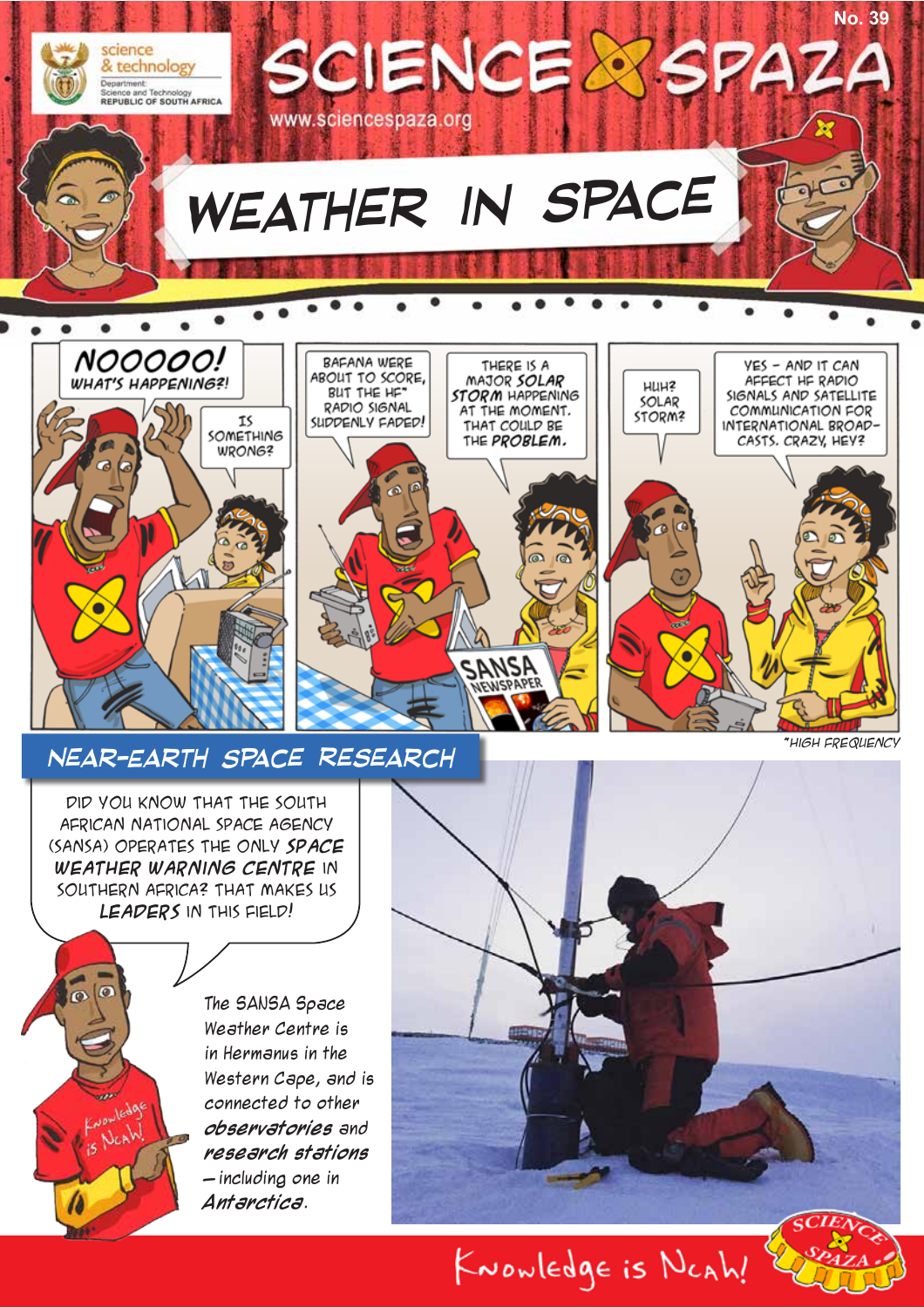## *activity: Magnetic fields*

## *YOU WILL NEED:*

- y *The following items to make an electromagnet:*
	- *A nail - Some electrical wire*
	- *(plastic-coated)*
	-
	- *A battery - Some tape or prestik*
	-
	- y *A sewing needle*
	- y *Some cotton thread*

#### *Make an electromagnet: 1*

- y *Tightly wrap the electrical wire around the nail as many times as you can.*
- y *Connect the positive and negative terminals of the battery to the two ends of the wire using tape or prestik.*
- **TEST YOUR ELECTROMAGNET BY** *trying to pick up the needle with it.*



#### *Test the magnetic field of the bar magnet or electromagnet:*

- y *Hang the needle near the side of the magnet.*
- **MOVE IT SLOWLY TOWARDS EITHER OF THE ENDS OF** *the magnet, and Observe what happens.*

*(Note: you can also use a bar magnet for this.)*

#### *Make a "magnetic 3 field" tester:*

*2*

- y *Attach a piece of cotton thread, about 20 cm in length, to the sewing needle.*
- y *Hold the needle up by the thread, and slide the thread along the needle until it is balanced and hangs horizontal to the ground.*





#### *What's Happening Here?*



Similar to the way the **needle was pulled in** at the ends of the magnet, so **particles from the sun** travel along the magnetic field lines into the earth's atmosphere, where the field lines come together at the poles.



These particles **collide** with oxygen and nitrogen in the earth's atmosphere. The result is an amazing display of lights, called **Aurora Australis** or Southern Lights (at the South Pole).



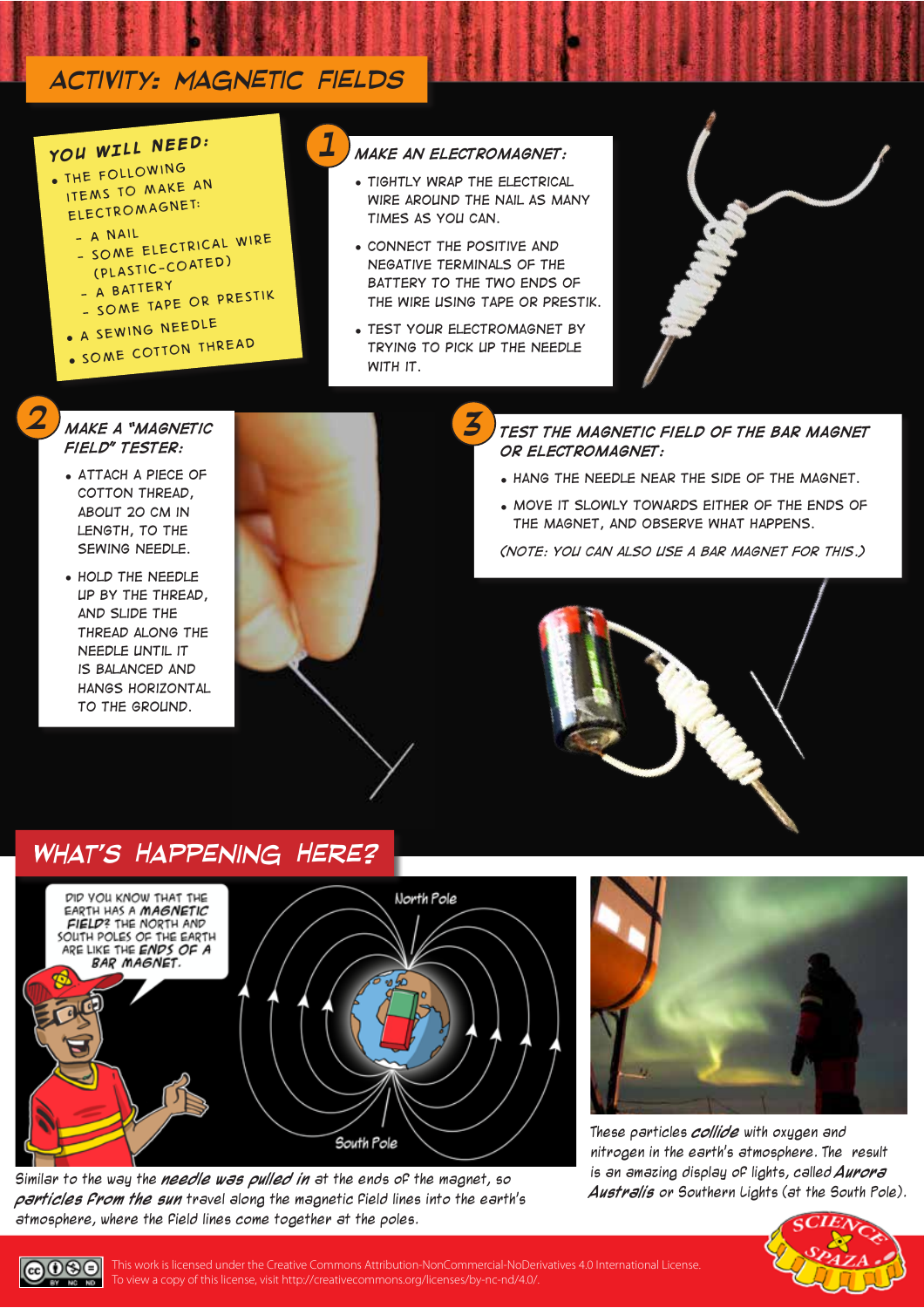## *Space Weather and Technology*



Researchers at SANSA study near-earth space. They monitor changes using instruments on the ground as well as data from **satellites**. They research how technology is affected by changes in **space weather** and changes in the earth's **magnetic field**.





**Space weather** can affect the earth's **ionosphere** (the region around the earth which is able to reflect radio waves). When this happens, you can experience

dropped cell phone calls, incorrect GPS directions, and disturbances to radio communications and DSTV.



## *careers:*

- **Space Scientists are like** detectives who search for new knowledge about the world around us to make life better on Earth. They study everything from the sun to the earth's core.
- Antarctic Engineers maintain and develop the scientific infrastructure required for space science research.
- Satellite Operations Technicians operate and maintain electronic equipment associated with satellite operations.



**Danielle Taljard** is a Radar Engineer, and has worked for SANSA in the South African National Antarctic Programme. She holds a Bachelor of Engineering (Electronics) degree. While working in Antarctica for 14 months, she operated and maintained the space-monitoring equipment. She describes her job as "interesting", "insane" and "incredible".



# *curriculum links*

- y **GRADE 7: Natural sciences** Properties of matter; **Technology** – Electrical systems and control (magnetism)
- y **GRADE 8: Natural sciences** Planet Earth and beyond (relationship of the sun to the earth, the solar system, atmosphere)